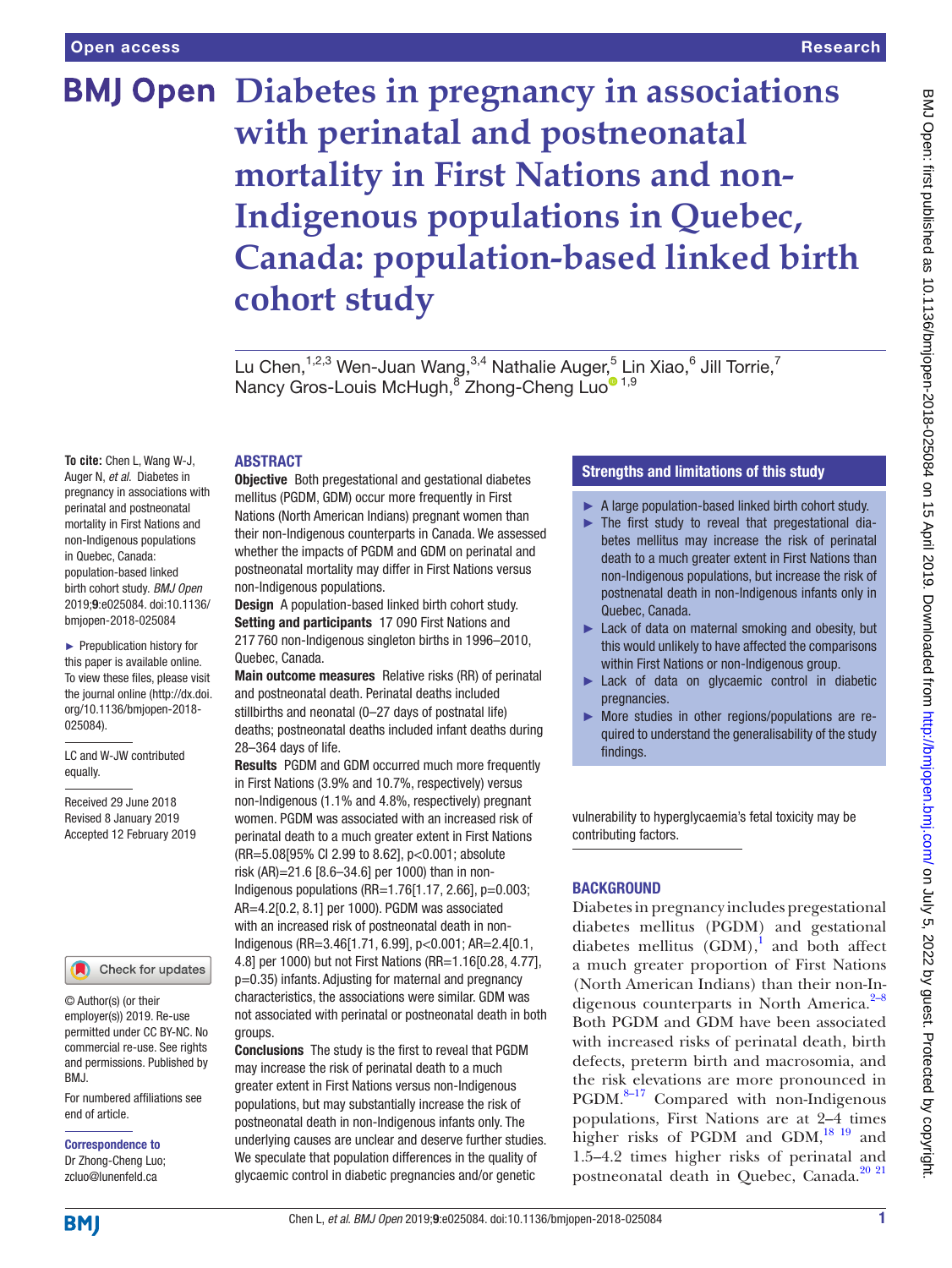The higher perinatal mortality and postnatal mortality rates in First Nations could be partly explained by poorer socioeconomic status.<sup>21</sup> However, it is unknown whether the impacts of diabetes in pregnancy per se on offspring's survival may differ in such an Indigenous population with high burdens of PGDM and GDM compared with their non-Indigenous counterparts. In a large population-based linked birth cohort, we tested the hypothesis that there may be greater impacts of diabetes in pregnancy on the risks of perinatal and postneonatal death in First Nations versus non-Indigenous populations in Quebec. The hypothesis is plausible considering that the quality of glycaemic control in diabetic pregnancies may be poorer in socioeconomically disadvantaged First Nations versus non-Indigenous populations.<sup>19</sup> Poor glycaemic control may lead to less healthy fetus and hence greater risk of death during the perinatal and/or postneonatal period.

### **METHODS**

# Study design and population

This was a population-based retrospective birth cohort study, using the linked birth and infant death database of the Institut de la Statistique du Québec (ISQ) for singleton births in Quebec, Canada,  $1996-2010$ <sup>[21](#page-7-2)</sup> The validity of the Canadian vital records linkage has been well documented.<sup>22</sup> We further linked birth records to pregnancy complications through the mother's medical insurance number.<sup>23</sup> The research protocol was approved by the ISQ, the Commission for Access to Information in Quebec, and major Indigenous community health organisations in Quebec—the Cree Board of Health and Social Services of James Bay, the First Nations of Quebec and Labrador Health and Social Service Commission, and the Nunavik Regional Board of Health and Social Services. In adherence to ISQ data confidentiality rules, all numbers are rounded to the nearest 10.

Indigenous (First Nations, Inuit) births were identified based on three sources of information: mother tongue, community of residence (to identify Indigenous reserves according to residential postal code/municipality name) and Indian Registration System membership status of both parents (a positive in any Indigenous identifier was considered Indigenous). $^{21}$  The original study cohort included 20 190 First Nations, 4260 Inuit and 229960 non-Indigenous singleton births at gestational age≥20 weeks. The present study included 17 090 First Nations and 217760 non-Indigenous births at ≥24 weeks of gestation with linked data available on both pregnancy complications and fetus/infant's survival status from birth to 364 days of life. We restricted the analyses to births at  $\geq 24$ weeks of gestation because GDM is routinely screened and diagnosed at 24–28 weeks of gestation. Inclusion of births at <24 weeks of gestation could introduce an immortal bias (all perinatal and postnatal deaths would not happen to the offspring of GDM women due to the absence of screening diagnosis). We focused on the comparisons of First Nations with non-Indigenous births,

since First Nations (but not Inuit) women are known to be at substantially higher risk of PGDM and GDM than non-Indigenous women in Quebec.<sup>[19](#page-7-3)</sup> Exploratory analyses confirmed that Inuit women were not at higher risk of diabetes in pregnancy than non-Indigenous women. Inuit births were excluded from the present study.

# Linkage to pregnancy complications

In Quebec, each resident has a lifetime unique Régie de l'Assurance Maladie du Québec (RAMQ) (Quebec health insurance) number. The mother's RAMQ number was used to link pregnancy complications (diabetes, etc) to each birth record, based on delivery discharge medical records in the provincial Maintenance et Exploitation des Données pour l'Étude de la Clientèle Hospitalière database. $^{23}$  The data linkage used the hospitalisation/ diagnostic records throughout the course of the index pregnancy (based on the infant's date of birth and gestational age at delivery). The linkage to hospitalisation records was successful for 97.9% First Nations, 92.3% Inuit and  $98.0\%$  non-Indigenous infants.<sup>23</sup>

Pregnancy complications were coded according to the International Classification of Diseases Clinical Modification (ICD-9CM) codes in Quebec for records in the years 1996–2005, and the ICD-10 codes in Quebec for records in the years 2006–2010. In the ICD-9CM, PGDM was coded as '648.0' or '250.\*', while GDM was coded as '648.8'. In the ICD-10, PGDM was coded as 'O24.5', 'O24.6', 'O24.7', 'E10' and 'E11', while GDM was coded as 'O24.8'. We did not make a distinction between different types of PGDM (type 1, type 2, other), because available information is insufficient for records based on the ICD-9CM codes in the years 1996–2005, while the numbers of records based on the ICD-10 codes in the years 2006–2010 only were too small in First Nations for such subgroup analyses on the risks of perinatal and postneonatal death.

During the study period (1996–2010), universal screening for GDM was in place in Quebec, following a two-step screening procedure. First, all pregnant women underwent a 50g 1hour oral glucose challenge test at 24–28 weeks of gestation. If blood glucose was ≥7.8mmol/L, the 75g 2hours oral glucose tolerance test was then administered. GDM was diagnosed if two of three values equaled or exceeded the following cut-offs: fasting 5.3mmol/L, 1 hour  $10.0$  mmol/L, 2 hours  $8.6$  mmol/L.<sup>2</sup>

# **Outcomes**

The primary outcomes were perinatal death (stillbirth [fetal deaths≥500g] plus neonatal death [died in the first 28 days after birth])<sup>25</sup> and postneonatal death (died between 28 and 364 days after birth). These are objective outcomes not subjecting to misclassifications. We used perinatal death as a primary outcome because it is not affected by variations in registration practices in cases of deaths of newborns at the borderline of viability (a dead newborn may be registered as a stillbirth or neonatal death).<sup>25</sup> We used postneonatal death as a primary outcome to reflect the potential 'long-term'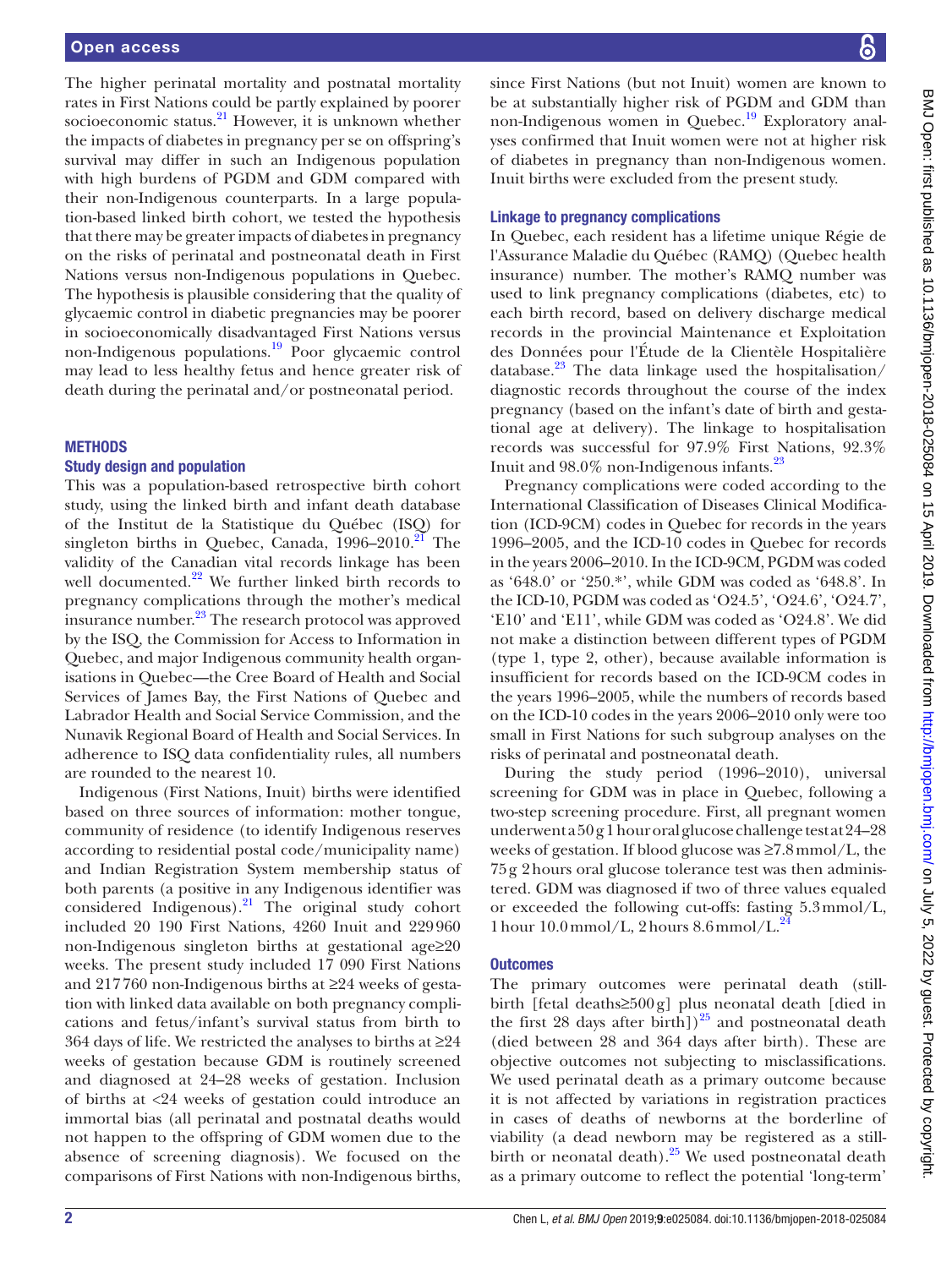impact of intrauterine exposure to diabetes on infant health. Other outcomes include birth defects, preterm (<37 completed weeks of gestation), small for gestational age (SGA, <10th percentile in birth weight for sex and gestational age, according to the Canadian fetal growth standards $^{26}$ ) and large for gestational age (LGA, >90th percentile) births. Birth defects included any congenital anomalies according to the ICD-9 codes (for records in 1996–2005) or ICD-10 codes (for records in 2006–2010) on birth registration and infant hospitalisation records in the first year of life. We presented the results on the total birth cohort only (rather than further stratification by year period) since the numbers of events (the primary outcomes: perinatal and postneonatal deaths) were relatively small for First Nations with PGDM or GDM.

# Statistical analysis

Crude relative risks (RR) and absolute risk (AR) with 95% CIs were calculated to illustrate the strength of the associations of PGDM and GDM with adverse birth outcomes, perinatal and postneonatal mortality. Log-binomial models were fitted to estimate the adjusted RRs with 95% CIs accounting for cluster effects (in cases of multiple births to the same mother) in generalised estimating equations. We examined the changes in the adjusted RRs to assess whether the associations of diabetes in pregnancy with perinatal and postneonatal mortality could be explained by maternal characteristics (age [<20, 20–34, 35+years], education [<highschool, high school, college, university], marital status [married, common-law union, single/separated/divorced], parity [primiparous: yes/ no], rural residence [yes/no]) and other pregnancy complications (chronic hypertension, heart disease, renal disease, genitourinary infections, anaemia, gestational hypertension and pre-eclampsia). All data analyses were carried out using SAS, V.9.2. Two-tailed p values <0.006 were considered statistically significant, considering eight primary comparisons of interest (PGDM or GDM versus non-diabetic pregnancies in First Nations and non-Indigenous populations, two primary outcomes, 2\*2\*2=8 comparisons, Bonferroni corrected p value cut-off=0.05/8=0.006).

# Patient and public involvement

Patients were not involved in the study based on anonymised linked birth data.

# **RESULTS**

Of the 234850 singleton births in the study cohort (17 090 First Nations, 217760 non-Indigenous), 3020 (1.3%) were complicated by PGDM, and 12110 (5.1%) by GDM. Both PGDM and GDM were much more frequent in First Nations (3.9% and 10.7%, respectively) than non-Indigenous (1.1% and 4.8%, respectively) pregnant women ([table](#page-3-0) 1). Similarly, other major pregnancy complications were all substantially more frequent in First Nations versus non-Indigenous pregnant women, including

chronic hypertension, gestational hypertension and pre-eclampsia, heart disease, renal disease, genitourinary infections and anaemia. Maternal characteristics differed substantially between First Nations and non-Indigenous births. Compared with non-Indigenous mothers, First Nation mothers were much more likely to be under 20 years of age (21.9% vs 3.3%), and to live without a partner (neither married nor in a common-law union) (26.5% vs 8.1%), but less likely to be primiparous (40.8% vs 46.6%). First Nation mothers had much lower average educational attainment. About 41.6% of First Nations mothers had not completed high school—which was four times as frequent as non-Indigenous mothers (10.3%).

PGDM was associated with over twofold greater risks of preterm birth, LGA and birth defects in both First Nations and non-Indigenous infants ([table](#page-4-0) 2). Both PGDM and GDM were associated with a decreased risk of SGA to a greater extent in First Nations births than in non-Indigenous births. The RR increases in LGA were greater for PGDM than for GDM in both groups. PGDM was associated with an increased risk of perinatal death to a much greater extent in First Nations (RR 5.08 [95% CI 2.99 to 8.62], p<0.001; AR 21.6 [8.6–34.6] per 1000) than in non-Indigenous (RR 1.76 [1.17, 2.66], p=0.003; AR 4.2 [0.2, 8.1] per 1000) births. However, PGDM was associated with a substantially increased risk of postneonatal death in non-Indigenous infants (RR 3.46 [1.71, 6.99]; AR 2.4 [0.1, 4.8] per 1000), but was not associated with postneonatal death in First Nations infants (RR 1.16, p=0.35). GDM was associated with a marginally lower risk of perinatal death in non-Indigenous births only (RR 0.72 [0.53, 0.98]), but the association would become non-significant if accounting for multiple tests (p=0.02). GDM was not associated with postneonatal death in both First Nations and non-Indigenous infants. PGDM was associated with over twofold increased risk of birth defects in both First Nations and non-Indigenous births, while GDM was not associated with a significantly higher risk of birth defects in both groups.

[Table](#page-5-0) 3 presents the adjusted RRs comparing PGDM or GDM to non-diabetic pregnancies. Compared with the crude RRs, the RRs adjusting for mother-level cluster effects only changed little (<10%) for all outcomes. With further adjustment for maternal characteristics (age, education, marital status, parity and rural residence), the risk disparities comparing PGDM versus non-diabetic pregnancies changed little for perinatal death in both First Nations (RR: fluctuated around 5) and non-Indigenous (RR: fluctuated around 1.8) infants. PGDM was associated with about 3.5 times increased risk of postneonatal death in non-Indigenous infants regardless of various adjustments, while there was no risk increase in First Nations infants. Further adjusting for other maternal illnesses, the RRs comparing PGDM versus non-diabetic pregnancies decreased substantially for preterm birth in both First Nations (RR: from 2.25 to 1.30) and non-Indigenous (RR: from 2.15 to 1.46) groups, and for birth defects in First Nations (RR: from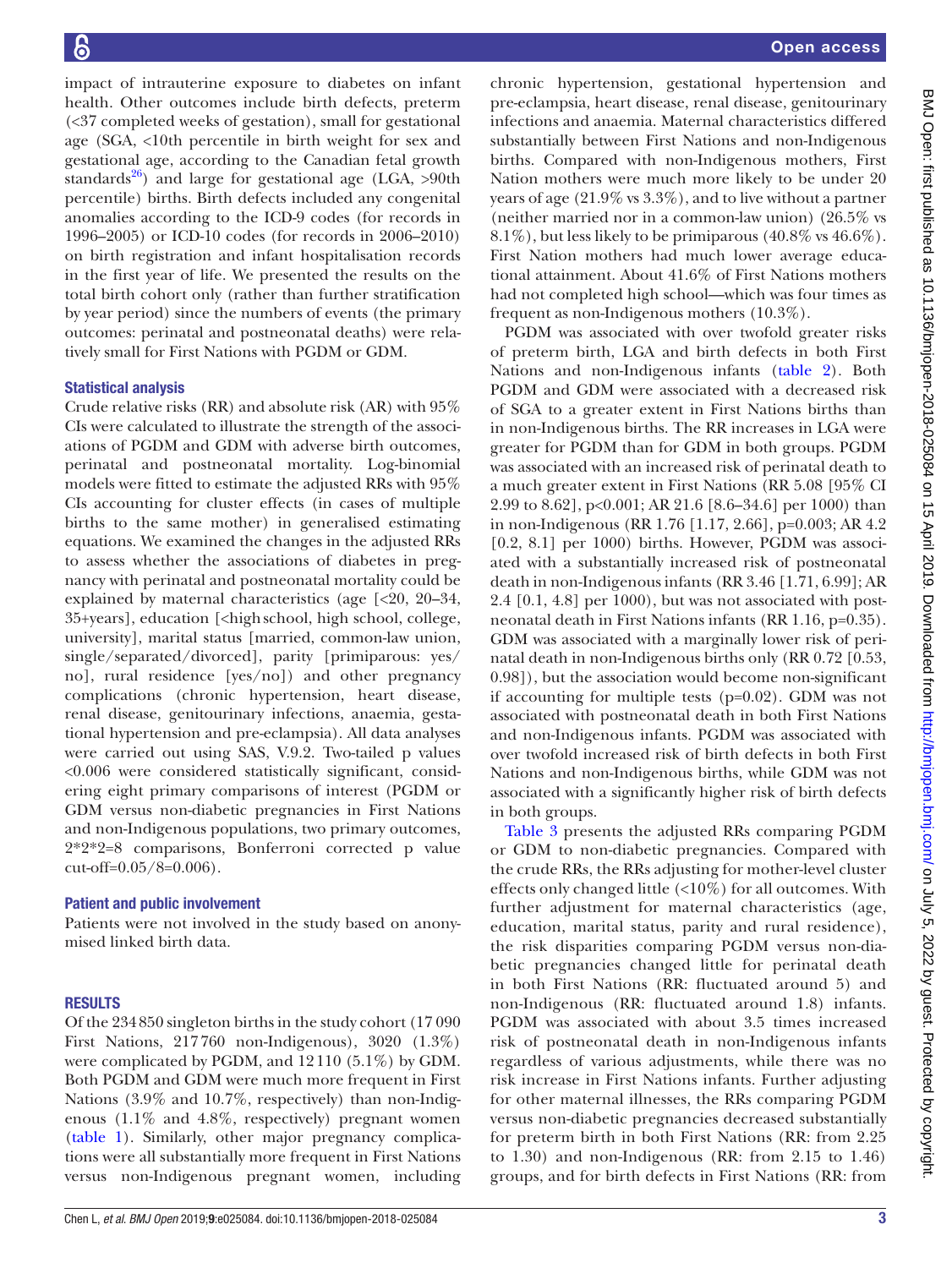<span id="page-3-0"></span>

| Maternal and pregnancy characteristics of First Nations and non-Indigenous singleton births in Quebec 1996–2010<br>Table 1 |                                     |                                |          |  |  |  |  |
|----------------------------------------------------------------------------------------------------------------------------|-------------------------------------|--------------------------------|----------|--|--|--|--|
| <b>Characteristic</b>                                                                                                      | <b>First Nations</b><br>$(n=17090)$ | Non-Indigenous<br>$(n=217760)$ | P value* |  |  |  |  |
| Maternal age (year)                                                                                                        | 25.1(6.2)                           | 28.8(5.2)                      | < 0.0001 |  |  |  |  |
| $<$ 20                                                                                                                     | 21.9                                | 3.3                            | < 0.0001 |  |  |  |  |
| $20 - 34$                                                                                                                  | 69.5                                | 82.6                           |          |  |  |  |  |
| $\geq 35$                                                                                                                  | 8.6                                 | 14.1                           | < 0.0001 |  |  |  |  |
| Maternal education (year)                                                                                                  | 11.1(3.1)                           | 13.9(3.1)                      | < 0.0001 |  |  |  |  |
| <high school<="" td=""><td>41.6</td><td>10.3</td><td>&lt; 0.0001</td></high>                                               | 41.6                                | 10.3                           | < 0.0001 |  |  |  |  |
| High school (11 y)                                                                                                         | 22.2                                | 15.2                           |          |  |  |  |  |
| College (12-13 y)                                                                                                          | 15.0                                | 16.1                           |          |  |  |  |  |
| University (14+y)                                                                                                          | 21.2                                | 58.3                           |          |  |  |  |  |
| Marital status (%)                                                                                                         |                                     |                                | < 0.0001 |  |  |  |  |
| <b>Married</b>                                                                                                             | 21.7                                | 40.6                           |          |  |  |  |  |
| Common-law union                                                                                                           | 51.8                                | 51.4                           |          |  |  |  |  |
| Single, divorced, widowed                                                                                                  | 26.5                                | 8.1                            |          |  |  |  |  |
| Primiparous (%)                                                                                                            | 40.8                                | 46.6                           | < 0.0001 |  |  |  |  |
| Rural residence (%)                                                                                                        | 75.6                                | 15.6                           | < 0.0001 |  |  |  |  |
| Diabetes in pregnancy (%)                                                                                                  |                                     |                                |          |  |  |  |  |
| Pregestational diabetes                                                                                                    | 3.9                                 | 1.1                            | < 0.0001 |  |  |  |  |
| Gestational diabetes                                                                                                       | 10.7                                | 4.8                            | < 0.0001 |  |  |  |  |
| Other complications (%)                                                                                                    |                                     |                                |          |  |  |  |  |
| Chronic hypertension                                                                                                       | 1.3                                 | 0.7                            | < 0.0001 |  |  |  |  |
| Gestational hypertension                                                                                                   | 8.0                                 | 4.3                            | < 0.0001 |  |  |  |  |
| Pre-eclampsia                                                                                                              | 3.5                                 | 1.5                            | < 0.0001 |  |  |  |  |
| Heart disease                                                                                                              | 0.6                                 | 0.4                            | 0.0375   |  |  |  |  |
| Renal disease                                                                                                              | 4.0                                 | 2.7                            | < 0.0001 |  |  |  |  |
| Genitourinary infections                                                                                                   | 3.9                                 | 2.5                            | < 0.0001 |  |  |  |  |
| Anaemia                                                                                                                    | 22.2                                | 12.6                           | < 0.0001 |  |  |  |  |
| Infant sex, male                                                                                                           | 51.7                                | 51.2                           | 0.2095   |  |  |  |  |

Data presented are % or mean (SD).

\*P values for comparisons between First Nations and non-Indigenous groups.

1.78 to 1.34) and non-Indigenous (RR: from 2.22 to 1.52) groups. The RRs for LGA changed little comparing PGDM or GDM versus non-diabetic pregnancies in both First Nations and non-Indigenous infants with various adjustments.

## **DISCUSSION** Main findings

Our study is the first to reveal differential associations of PGDM with perinatal and postneonatal mortality in Indigenous versus non-Indigenous populations. PGDM was associated with a much greater elevated risk of perinatal death in First Nations than in non-Indigenous populations, but was associated with a substantially elevated risk of postneonatal death in non-Indigenous infants only.

# Data interpretation and comparisons with findings in previous studies

First Nations are a high-risk population for diabetes. $27$  As expectedly, our data revealed over three times increased risk of PGDM and over two times increased risk of GDM in First Nations versus non-Indigenous populations in Quebec.

Our study is the first to reveal that the risk elevation in perinatal death for PGDM was to a much greater extent in First Nations (5.1-fold) than non-Indigenous (1.8-fold) populations. Glycaemic control tends to be worse in First Nations than non-Indigenous patients with diabetes[.28](#page-7-10) Poor glycaemic control has been linked to perinatal death. $2936$  This may partly explain the greater risk elevation in perinatal death for PGDM pregnancies in First Nations. Poorer glycaemic control may result in more frequent unhealthy fetuses, and consequently more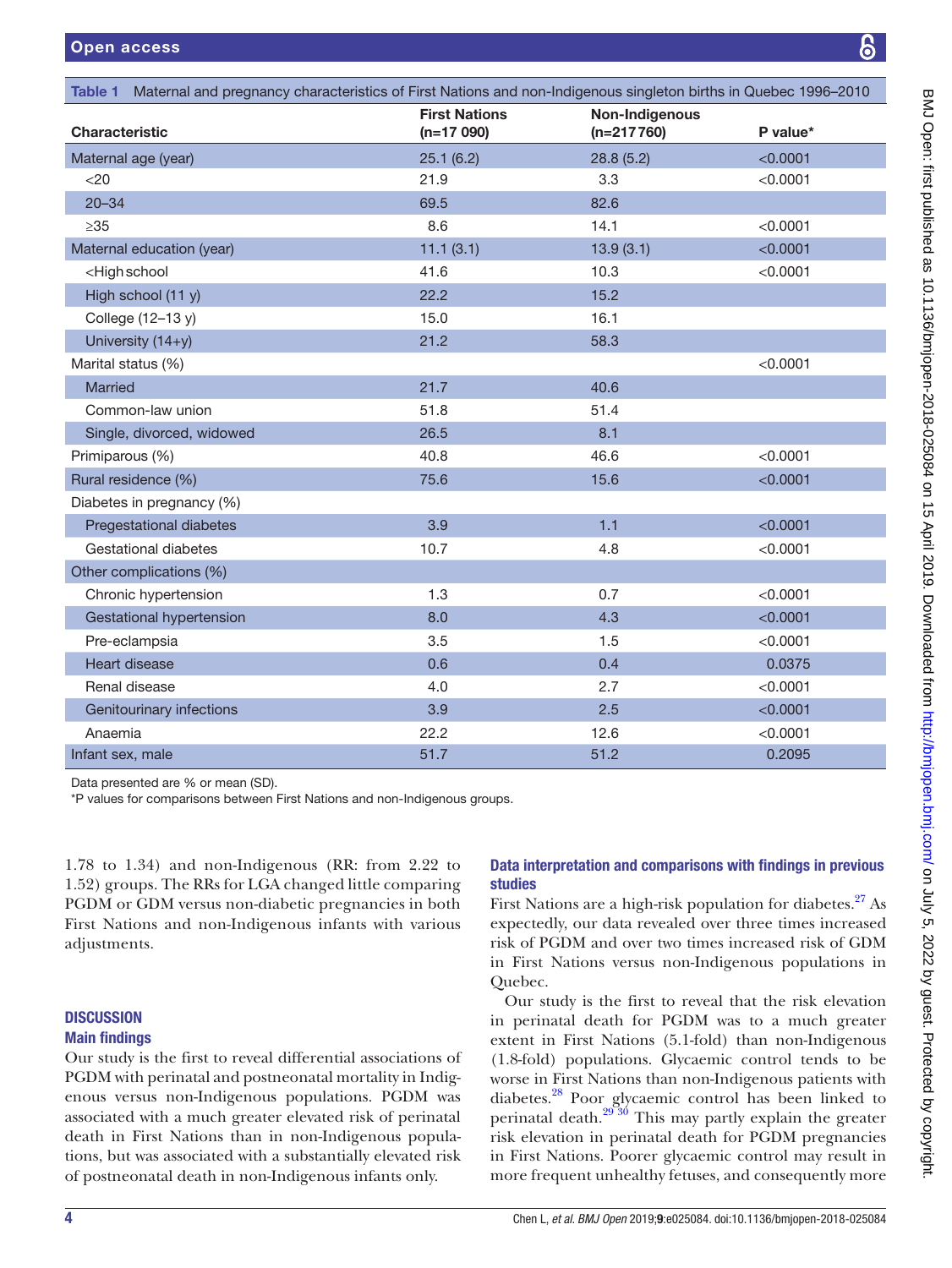<span id="page-4-0"></span>

| and non-diabetes (ND) in First Nations and non-Indigenou<br>Table 2                                                                                                                                                                                                | Birth outcomes, perinatal and postneonatal mort |               |                  | s births in Quebec, 1996-2010 |                                    | tality comparing pregnancies with pregestational diabetes mellitus (PGDM), gestational diabetes mellitus (GDM)          |                                    |
|--------------------------------------------------------------------------------------------------------------------------------------------------------------------------------------------------------------------------------------------------------------------|-------------------------------------------------|---------------|------------------|-------------------------------|------------------------------------|-------------------------------------------------------------------------------------------------------------------------|------------------------------------|
|                                                                                                                                                                                                                                                                    |                                                 |               |                  | <b>PGDM versus ND</b>         |                                    | <b>GDM</b> versus ND                                                                                                    |                                    |
|                                                                                                                                                                                                                                                                    | <b>PGDM</b>                                     | <b>GDM</b>    | $\frac{1}{2}$    | AR (95% CI)                   | RR (95% CI)                        | AR (95% CI)                                                                                                             | RR (95% CI)                        |
| <b>First Nations</b>                                                                                                                                                                                                                                               |                                                 |               |                  |                               |                                    |                                                                                                                         |                                    |
| Deaths, per 1000                                                                                                                                                                                                                                                   |                                                 |               |                  | Per 1000                      |                                    | Per 1000                                                                                                                |                                    |
| Perinatal death                                                                                                                                                                                                                                                    | 26.9                                            | $\frac{3}{8}$ | <u>ვვ</u>        | 21.6 (8.6 to 34.6)            | 5.08 $(2.99$ to 8.62)*             | $2.9(-1.7 to 7.6)$                                                                                                      | 1.55 (0.86 to 2.80)                |
| Postneonatal death                                                                                                                                                                                                                                                 | 3.5                                             | ი<br>1        | ი<br>ვ           | $0.5(-4.4 to 5.3)$            | 1.16 $(0.28$ to $4.77)$            | $-1.2(1.2 \text{ to } 3.6)$                                                                                             | 0.62(0.19 to 2.00)                 |
| Births, %                                                                                                                                                                                                                                                          |                                                 |               |                  | %                             |                                    | %                                                                                                                       |                                    |
| Preterm                                                                                                                                                                                                                                                            | 15.8                                            | $\ddot{8}$    | 0.<br>0          | $9.2(6.3 \text{ to } 12.2)$   | 2.41 (1.98 to 2.93)*               | 1.9(0.5 to 3.4)                                                                                                         | 1.31 (1.10 to 1.57) $\dagger$      |
| SGA‡                                                                                                                                                                                                                                                               | 7.7                                             | $\frac{1}{2}$ | $rac{1}{4}$      | $-2.3(-3.4 to 1.3)$           | 0.42 (0.22 to 0.78) <sup>+</sup>   | $-2.1(-1.6 \text{ to } 2.7)$                                                                                            | $0.44(0.31$ to $0.64$ <sup>*</sup> |
| LGA‡                                                                                                                                                                                                                                                               | 49.8                                            | 44.0          | 21.7             | 25.8 (21.7 to 29.8)           | $2.29$ (2.10 to $2.50$ )*          | 22.3 (19.8 to 24.9)                                                                                                     | 2.03(1.90 to 2.17)                 |
| <b>Birth defects</b>                                                                                                                                                                                                                                               | 4.1                                             | 2.4           | <u>ာ</u>         | $2.3(0.8 \text{ to } 3.8)$    | $2.12$ (1.40 to 3.22)*             | $0.5$ (-0.3 to 1.2)                                                                                                     | $1.33(0.94 \text{ to } 1.87)$      |
| Non-Indigenous                                                                                                                                                                                                                                                     |                                                 |               |                  |                               |                                    |                                                                                                                         |                                    |
| Deaths, per 1000                                                                                                                                                                                                                                                   |                                                 |               |                  | Per 1000                      |                                    | Per 1000                                                                                                                |                                    |
| Perinatal death                                                                                                                                                                                                                                                    | 9.6                                             | 4.0           | 5.5              | $4.2(0.2 \text{ to } 8.1)$    | 1.76 (1.17 to 2.66) <sup>+</sup>   | $-1.5(-0.3 \text{ to } 2.8)$                                                                                            | 0.72(0.53 to 0.98)                 |
| Postneonatal death                                                                                                                                                                                                                                                 | 3.4                                             | $\frac{3}{2}$ | 으<br>ㅜ           | $2.4(0.1 \text{ to } 4.8)$    | 3.46 (1.71 to 6.99) <sup>†</sup>   | $0.4(-0.3 to 1.1)$                                                                                                      | 1.39 (0.81 to 2.39)                |
| Births, %                                                                                                                                                                                                                                                          |                                                 |               |                  | Se                            |                                    | ℅                                                                                                                       |                                    |
| Preterm                                                                                                                                                                                                                                                            | 14.2                                            | 8.5           | 6.2              | 8.0 (6.6 to 9.4)              | 2.29 (2.08 to 2.53)*               | 2.4(1.9 to 3.0)                                                                                                         | $1.40(1.31 to 1.49)^{*}$           |
| SGA‡                                                                                                                                                                                                                                                               | 7.4                                             | 7.7           | $\overline{8.7}$ | $-1.3(-2.3 \text{ to } 1.9)$  | 0.86 (0.74 to 0.99)                | $-1.0(-0.5 to 1.6)$                                                                                                     | 0.88(0.82 to 0.94)                 |
| LGA <sub>1</sub>                                                                                                                                                                                                                                                   | 21.7                                            | 14.7          | ခ့               | 12.8 (11 to 14.4)             | $2.49(2.31$ to $2.70$ <sup>*</sup> | 5.8 (5.2 to 6.4)                                                                                                        | $1.70(1.62 to 1.78)$ *             |
| <b>Birth defects</b>                                                                                                                                                                                                                                               | 2.9                                             | $\frac{3}{1}$ | <u>이</u>         | 1.7 (1.0 to 2.4)              | $2.53$ (1.99 to 3.22)*             | $0.1 (-0.1 to 0.3)$                                                                                                     | 1.13 (0.95 to 1.35)                |
| tP<0.006 (Bonferroni adjusted p value cut-off for multiple primary comparisons of interest).<br>#According to the Canadian sex and gestational age-specific birthweight standards.<br>AR, absolute risk, GDM, gestational diabetes mellitus; LGA, lar<br>P < 0.001 |                                                 |               |                  |                               |                                    | rgefor gestational age (>90th percentile); ND, non-diabetes; PGDM, pregestational diabetes mellitus; RR, relative risk; |                                    |
| SGA, small for gestational age (birth weight <10th percentile).                                                                                                                                                                                                    |                                                 |               |                  |                               |                                    |                                                                                                                         |                                    |

 $\delta$ 

l,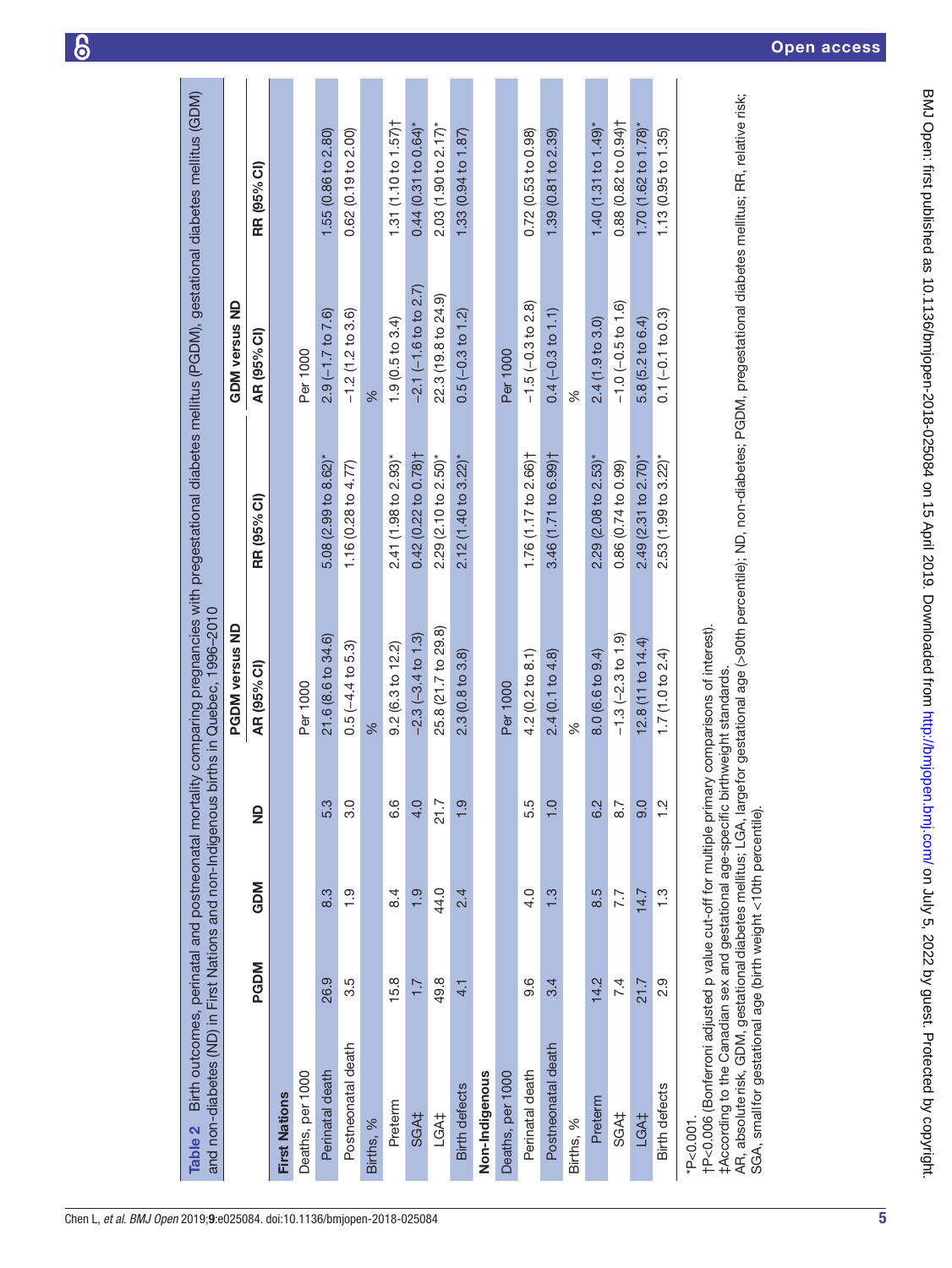<span id="page-5-0"></span>Table 3 Adjusted relative risks (RRs) of birth outcomes, perinatal and postneonatal mortality comparing pregestational diabetes mellitus (PGDM), gestational diabetes mellitus (GDM) to non-diabetic (ND) pregnancies

|                      | <b>PGDM</b> versus ND                           |                                                 |                                            | <b>GDM versus ND</b>               |                               |                                  |
|----------------------|-------------------------------------------------|-------------------------------------------------|--------------------------------------------|------------------------------------|-------------------------------|----------------------------------|
|                      | Model 1                                         | Model 2                                         | Model 3                                    | Model 1                            | Model 2                       | Model 3                          |
|                      | RR (95% CI)                                     | RR (95% CI)                                     | <b>RR (95% CI)</b>                         | <b>RR (95% CI)</b>                 | <b>RR (95% CI)</b>            | <b>RR (95% CI)</b>               |
| <b>First Nations</b> |                                                 |                                                 |                                            |                                    |                               |                                  |
| Perinatal death      | 5.15 (2.97 to 8.92)*                            | 4.83 (2.45 to 9.52)*                            | 4.96 (2.46 to 9.99)*                       | 1.55 (0.86 to 2.81)                | 1.45 (0.70 to 3.01)           | 1.48 (0.71 to 3.08)              |
| Postneonatal death   | 1.11 (0.27 to 4.60)                             | 1.30 (0.30 to 5.61)                             | 1.19 (0.27 to 5.24)                        | $0.62$ (0.19 to 2.00)              | $0.73$ (0.22 to 2.41)         | $0.69$ (0.21 to 2.31)            |
| Preterm              | 2.47 (1.91 to 3.19)*                            | 2.25 (1.83 to 2.77)*                            | 1.30 (0.93 to 1.81)                        | 1.35 (1.12 to 1.64) <sup>+</sup>   | 1.28 (1.04 to 1.57)‡          | 1.19 (0.96 to 1.46)              |
| <b>SGA</b>           | 0.40 (0.22 to 0.73)*                            | $0.34$ (0.17 to 0.69) <sup>+</sup>              | $0.30(0.13 \text{ to } 0.67)$ <sup>+</sup> | $0.43$ (0.30 to 0.63) <sup>*</sup> | $0.47$ (0.32 to 0.68)*        | 0.44 (0.30 to $0.64$ )*          |
| <b>LGA</b>           | 2.26 (2.05 to 2.49)*                            | 2.07 (1.87 to 2.29)*                            | 2.06 (1.85 to 2.29)*                       | 2.02 (1.89 to 2.16)*               | 1.97 (1.84 to 2.12)*          | 1.94 (1.80 to 2.09)*             |
| <b>Birth defects</b> | 1.93 (1.48 to 2.51)*                            | 1.78 (1.35 to 2.35)*                            | 1.34 (0.92 to 1.94)                        | 1.24 (1.02 to 1.51) $\ddagger$     | 1.21 (0.99 to 1.49)           | 1.18 (0.96 to 1.46)              |
| Non-Indigenous       |                                                 |                                                 |                                            |                                    |                               |                                  |
| Perinatal death      | 1.75 (1.15 to 2.64) <sup>†</sup>                | 1.82 (1.15 to 2.88)‡                            | 1.75 (1.11 to 2.77)‡                       | $0.72$ (0.53 to 0.98) $\ddagger$   | $0.75(0.53 \text{ to } 1.06)$ | $0.74$ (0.52 to 1.05)            |
| Postneonatal death   | 3.53 (1.74 to 7.17) <sup>+</sup>                | 3.54 (1.73 to 7.21) <sup>+</sup>                | 3.42 (1.67 to 7.00) <sup>+</sup>           | 1.40 (0.81 to 2.41)                | 1.47 (0.85 to 2.54)           | 1.45 (0.84 to 2.50)              |
| Preterm              | 2.24 (2.03 to 2.47)*                            | 2.15 (1.94 to 2.38)*                            | 1.46 (1.27 to 1.68)*                       | 1.44 (1.34 to 1.55)*               | 1.43 (1.33 to 1.54)*          | 1.34 (1.24 to 1.44) <sup>*</sup> |
| <b>SGA</b>           | 0.84 (0.72 to 0.98) <sup><math>\pm</math></sup> | 0.82 (0.70 to 0.96) <sup><math>\pm</math></sup> | 0.78 (0.65 to 0.92) <sup>+</sup>           | 0.87 (0.81 to 0.94)*               | 0.88 (0.81 to 0.95)*          | 0.85 (0.79 to 0.92)*             |
| <b>LGA</b>           | 2.43 (2.25 to 2.62)*                            | 2.38 (2.16 to 2.62)*                            | 2.46 (2.28 to 2.65)*                       | 1.82 (1.72 to 1.93)*               | 1.74 (1.64 to 1.84)*          | 1.72 (1.62 to 1.83)*             |
| <b>Birth defects</b> | 2.41 (1.88 to 3.09)*                            | 2.22 (1.65 to 2.99)*                            | 1.52 (1.29 to 1.79)*                       | $0.96$ (0.88 to 1.04)              | 0.96 (0.88 to 1.05)           | 0.96 (0.88 to 1.05)              |

Model 1: RR adjusted for cluster effects (multiple infants of the same mother) only; model 2: model 1 plus further adjusted for maternal age, education, marital status, parity and rural residence; model 3: model 2 plus further adjusted for chronic hypertension, heart disease, renal disease, genitourinary infection, anaemia and gestational hypertension and pre-eclampsia. Infant sex and year of birth were not included in the adjustment models since they were balanced between comparison groups (all p>0.2) and did not affect the comparisons.

\*P <0.001.

†P <0.006 (Bonferroni adjusted p value cut-off for multiple primary comparisons of interest).

‡0.006≤p<0. 05. LGA, large for gestational age; SGA, small for gestational age.

perinatal deaths. However, there was a large risk increase (3.5-fold) in postneonatal death in PGDM pregnancies in non-Indigenous infants, in contrast to the absence of risk increase in First Nations infants, contradicting the hypothesis of more frequent 'unhealthy fetuses' in First Nations diabetic pregnancies. We speculated that there may be genetic difference in the vulnerability to the long-term adverse impact of fetal hyperglycaemia in First Nations versus non-Indigenous populations. Alternatively, we speculated that this may be due to a 'delayed' impact of diabetes from perinatal to postneonatal periods in non-Indigenous infants. Better glycaemic control in PGDM pregnancies might have delayed the impact into the postneonatal period in non-Indigenous population. It should be noted that the higher RR of postneonatal death associated with PGDM in non-Indigenous infants was almost entirely attributable to a much lower postneonatal mortality rate in the non-diabetic group; postneonatal mortality rates in the PGDM group were very similar in First Nations (3.5 per 1000) and non-Indigenous (3.4 per 1000) infants. It appeared that infants of mothers with non-diabetic or healthy pregnancies were the ones to benefit from the more advantageous socioeconomic and infant care conditions in non-Indigenous populations.

There were large differences in maternal characteristics and rates of pregnancy complications other than diabetes between First Nations and non-Indigenous groups. However, the adjusted RRs showed that these factors hardly affected the associations of PGDM and

GDM with perinatal and postneonatal mortality in either population group.

We observed a marginally lower risk of perinatal death for GDM pregnancies in non-Indigenous infants, although this risk difference would be not statistically significant if accounting for multiple comparisons. The observation is, however, consistent with the reported reduced risk of perinatal death in diet-controlled GDM pregnancies. ${}^{31}$  ${}^{31}$  ${}^{31}$  GDM is a transient hyperglycaemia that may occur in the second half of pregnancy. The relatively increased insulin resistance state in GDM may confer a greater capacity for maternal–fetal nutrient transfer to meet the demands for fetal growth and development<sup>32</sup>—which may be somewhat 'beneficial' for fetal survival if hyperglycaemia is relatively well controlled.<sup>[33](#page-7-14)</sup>

Consistent with previous reports, $8-17$  the risk increases in adverse birth outcomes (preterm, LGA, birth defects and perinatal death) were observed to be less pronounced in GDM than PGDM pregnancies. The risk increase in LGA associated with GDM was greater in First Nations (RR=2.0) than non-Indigenous (RR=1.7) infants, indicating poorer glycaemia control (a common cause of  $LGA<sup>34</sup>$  in First Nations mothers).

We confirmed the substantially elevated risk of birth defects in PGDM pregnancies $9-13$  in both First Nations and non-Indigenous infants. It remains uncertain whether GDM may increase the risk of birth defects. We did not observe any significantly increased risk of birth defects in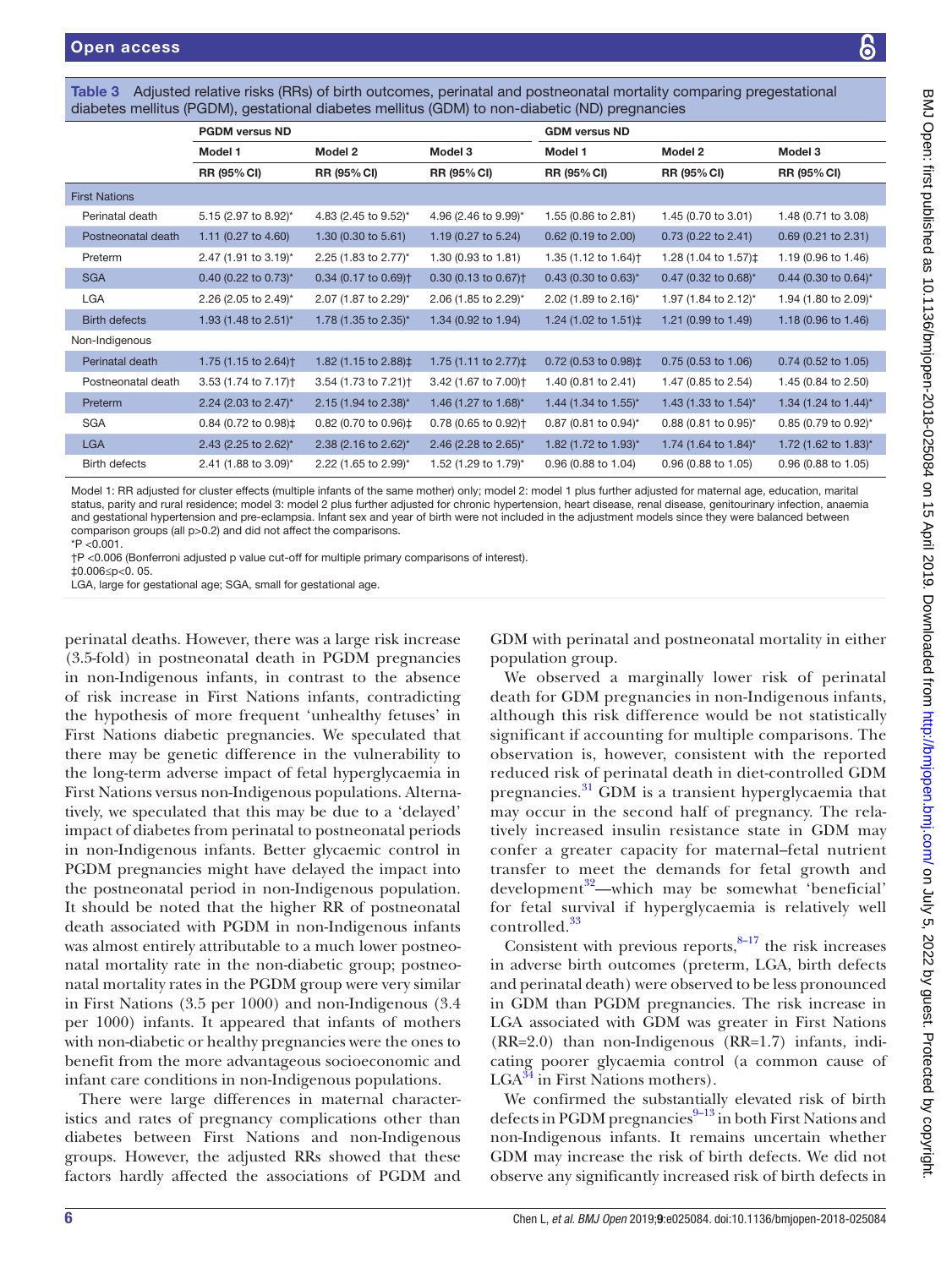GDM pregnancies in both First Nations and non-Indigenous groups.

#### Strengths and limitations

The main strength is the large population-based linked birth cohort. Our study has limitations. We did not have data on unmeasured risk factors including smoking, obesity, folic acid supplementation, preconception care and glycaemic control in diabetic pregnancies. Both smoking and obesity are known to be much more prevalent in First Nations versus non-Indigenous women.<sup>35</sup> Glycaemic control in diabetic pregnancies is known to be worse in First Nations versus non-Indigenous populations.[28](#page-7-10) Differences in these and other unmeasured risk factors could partly account for the substantially higher perinatal and postneonatal mortality rates in First Nations versus non-Indigenous populations overall. $^{21}$  However, the adjustment analyses indicated that the RRs of perinatal and postneonatal death comparing PGDM or GDM versus non-diabetic pregnancies within the First Nations or non-Indigenous group would be unlikely to have been affected by the differences in risk factors between the two groups. Our study is observational in nature, and could not determine whether diabetes is causal to any elevated risk of perinatal or postneonatal death. The study was based on a birth cohort in Quebec. More studies in other regions are required to understand the generalisability of the findings to First Nations (North American Indians) and other Indigenous populations.

## **CONCLUSIONS**

Our study is the first to demonstrate that PGDM may increase the risk of perinatal death to a much greater extent in First Nations than in non-Indigenous populations, but may increase the risk of postneonatal death in non-Indigenous infants only. The observations suggest possibly differential impacts of PGDM on offspring's survival during the perinatal and postneonatal periods in First Nations versus non-Indigenous populations in Quebec. The underlying causes are unclear and deserve further studies. We speculate that population differences in the quality of glycaemic control in diabetic pregnancies and/or genetic vulnerability to hyperglycaemia's fetal toxicity may be contributing factors.

#### Author affiliations

<sup>1</sup>Obstetrics and Gynecology, Lunenfeld-Tanenbaum Research Institute, Mount Sinai Hospital, and Institute of Health Policy, Management and Evaluation, University of Toronto, Toronto, Ontario, Canada

<sup>2</sup>Obstetrics and Gynecology, Sainte-Justine Hospital Research Center, University of Montreal, Montreal, Québec, Canada

<sup>3</sup>Ministry of Education-Shanghai Key Laboratory of Children's Environmental Health, Shanghai Jiaotong University School of Medicine, Xinhua Hospital, Shanghai, China 4 Prosserman Centre for Population Health Research, Lunenfeld-Tanenbaum Research Institute, Toronto, Ontario, Canada

<sup>5</sup>Epidemiology, University of Montreal Hospital Research Centre, Montreal, Quebec, Canada

6 Obstetrics and Gynecology, Sainte-Justine Hospital Research Center, Montreal, Quebec, Canada

<sup>7</sup>Public Health Department, Cree Board of Health and Social Services of James Bay, Mistissini, Quebec, Canada

<sup>8</sup>Research Sector, First Nations of Quebec and Labrador Health and Social Service Commission, Wendake, Quebec, Canada

<sup>9</sup>Sainte-Justine Hospital Research Center, University of Montreal, Montreal, Québec, Canada

Acknowledgements The authors are indebted to the Indigenous and Northern Affairs Canada for providing the Indian Registration System membership database, and to the Régie de l'Assurance Maladie du Québec for providing the Maintenance et Exploitation des Données pour l'Étude de la Clientèle Hospitalière database for data linkage in the project. They are grateful to the Institut de la Statistique du Québec for providing access to the linked research database.

Contributors Z-CL, NA, JT and NG-LM conceived the study. LC, WJ-W, LX and Z-CL conducted the data analyses. LC and W-JW conducted the literature review and drafted the manuscript. All authors contributed in refining the analytic framework and data interpretation. All authors contributed in revising the article critically for important intellectual content, and approved the final version for publication.

**Funding** This work was supported by research grants from the Canadian Institutes of Health Research (grant numbers 155955 and 106521) and the National Natural Science Foundation of China (grant number 81571451).

**Disclaimer** The sponsors had no role in all aspects of the study including study design, analysis, manuscript preparation and decision for publication.

Competing interests None declared.

Patient consent for publication Not required.

Ethics approval The study was approved by the Research Ethics Committee of Sainte-Justine hospital, Montreal, Canada, in March 2011 (project number 3202).

Provenance and peer review Not commissioned; externally peer reviewed.

Data sharing statement The research database is housed at the Institut de la Statistique du Québec (ISQ). Request for access to the research database must be approved by the ISQ on a case-by-case basis. Contact the corresponding author (Z-CL) for assistance in data request to the ISQ.

Open access This is an open access article distributed in accordance with the Creative Commons Attribution Non Commercial (CC BY-NC 4.0) license, which permits others to distribute, remix, adapt, build upon this work non-commercially, and license their derivative works on different terms, provided the original work is properly cited, appropriate credit is given, any changes made indicated, and the use is non-commercial. See: [http://creativecommons.org/licenses/by-nc/4.0/.](http://creativecommons.org/licenses/by-nc/4.0/)

#### **REFERENCES**

- <span id="page-6-0"></span>1. Berger H, Gagnon R, Sermer M, *et al*. Diabetes in Pregnancy. *[J](http://dx.doi.org/10.1016/j.jogc.2016.04.002)  [Obstet Gynaecol Can](http://dx.doi.org/10.1016/j.jogc.2016.04.002)* 2016;38:667–79.
- <span id="page-6-1"></span>2. Davis B, Bond D, Howat P, *et al*. Maternal and neonatal outcomes following diabetes in pregnancy in Far North Queensland, Australia. *[Aust N Z J Obstet Gynaecol](http://dx.doi.org/10.1111/j.1479-828X.2009.01021.x)* 2009;49:393–9.
- 3. Dyck R, Klomp H, Tan LK, *et al*. A comparison of rates, risk factors, and outcomes of gestational diabetes between aboriginal and nonaboriginal women in the Saskatoon health district. *[Diabetes Care](http://dx.doi.org/10.2337/diacare.25.3.487)* 2002;25:487–93.
- 4. Harris SB, Caulfield LE, Sugamori ME, *et al*. The epidemiology of diabetes in pregnant Native Canadians. A risk profile. *[Diabetes Care](http://dx.doi.org/10.2337/diacare.20.9.1422)* 1997;20:1422–5.
- 5. Moum KR, Holzman GS, Harwell TS, *et al*. Increasing rate of diabetes in pregnancy among American Indian and white mothers in Montana and North Dakota, 1989-2000. *[Matern Child Health J](http://dx.doi.org/10.1023/B:MACI.0000025729.65328.73)* 2004;8:71–6.
- 6. Sellers EA, Dean HJ, Shafer LA, *et al*. Exposure to gestational diabetes mellitus: impact on the development of early-onset type 2 diabetes in Canadian First Nations and Non-First Nations Offspring. *[Diabetes Care](http://dx.doi.org/10.2337/dc16-1148)* 2016;39:2240–6.
- 7. Oster RT, King M, Morrish DW, *et al*. Diabetes in pregnancy among First Nations women in Alberta, Canada: a retrospective analysis. *[BMC Pregnancy Childbirth](http://dx.doi.org/10.1186/1471-2393-14-136)* 2014;14:136.
- <span id="page-6-2"></span>8. Liu SL, Shah BR, Naqshbandi M, *et al*. Increased rates of adverse outcomes for gestational diabetes and pre-pregnancy diabetes in on-reserve First Nations Women in Ontario, Canada. *[Diabet Med](http://dx.doi.org/10.1111/j.1464-5491.2012.03691.x)* 2012;29:e180–3.
- <span id="page-6-3"></span>9. Casson IF, Clarke CA, Howard CV, *et al*. Outcomes of pregnancy in insulin dependent diabetic women: results of a five year population cohort study. *[BMJ](http://dx.doi.org/10.1136/bmj.315.7103.275)* 1997;315:275–8.